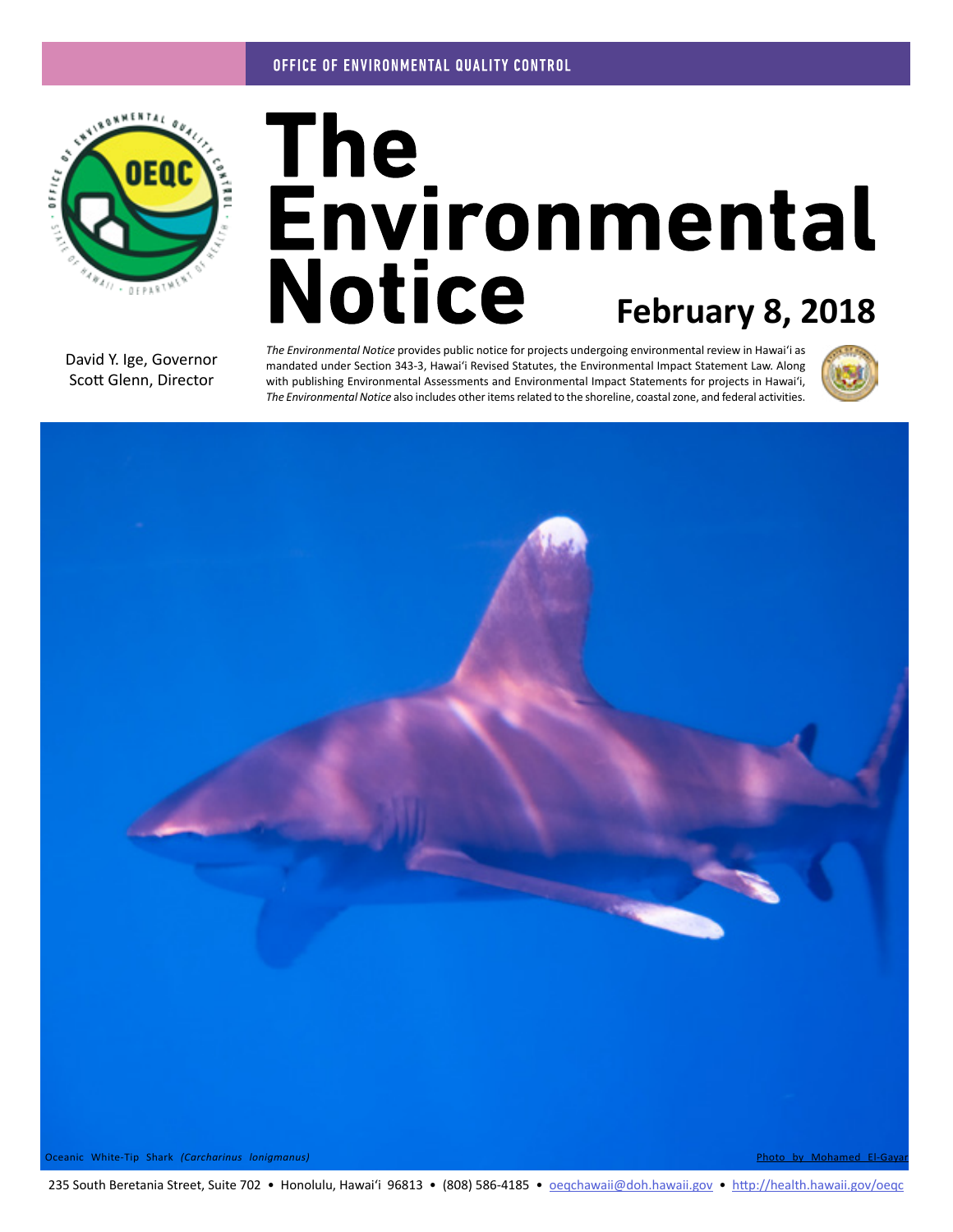## Table of Contents

|                                                                                                                                  | 2 Helios Hanalei Single Family Residence--Draft EA (AFNSI) __ _6 |  |
|----------------------------------------------------------------------------------------------------------------------------------|------------------------------------------------------------------|--|
| STATEWIDE MAP OF NEW HRS CHAPTER 343 ACTIONS____________2 Pua Loke Affordable Housing--Draft EA (AFNSI)_______________7          |                                                                  |  |
| HAWAI'I                                                                                                                          | Kapaia Cane Haul Road 18-inch Main--Draft EA (AFNSI) _ _ _ _ 7   |  |
| S. Hilo Sanitary Landfill Final Closure--Final EA (FONSI) ______3 Nawiliwili - Ahukini Shared-Use Path--Final EA (FONSI) ______8 |                                                                  |  |
| <b>MAUI</b>                                                                                                                      | Wainiha Bridges Project--FInal EA (FONSI)                        |  |
| Wailuku Apartment Rental Housing Project-- (Withdrawal of                                                                        | EXEMPTION DECLARATION___________________________________9        |  |
|                                                                                                                                  |                                                                  |  |
| Lower Waiohuli Trail Improvements--Final EA (FONSI) ______4 COASTAL ZONE MANAGEMENT NOTICES                                      |                                                                  |  |
| $O'$ AHU                                                                                                                         |                                                                  |  |
| Ala Wai Canal Dredging and Improvements-(Acceptance of                                                                           | Special Management Area (SMA) Minor Permits                      |  |
|                                                                                                                                  |                                                                  |  |
| Hale Mauliola Navigation Center--Draft EA (AFNSI) ________5                                                                      | Applications for Shoreline Certification__________________12     |  |
| He'eia Wastewater Pump Station Improvements--Draft EA                                                                            | Proposed Shoreline Certifications and Rejections                 |  |
|                                                                                                                                  |                                                                  |  |
| Ililani Condominium Project--Draft EA (AFNSI)______________6 FEDERAL NOTICES________________________________14                   |                                                                  |  |
| KAUA'I                                                                                                                           | GLOSSARY OF TERMS AND DEFINITIONS<br>15                          |  |

# **ANNOUNCEMENTS**

• The Office of Environmental Quality Control requests that Publication Forms and other material submitted for publication in *The Environmental Notice* use Hawaiian spellings as appropriate.

• When looking for Chapter 343, Hawai'i Revised Statutes documents in our [on-line library](http://oeqc2.doh.hawaii.gov/_layouts/15/start.aspx#/EA_EIS_Library/Forms/AllItems.aspx), please be sure to use the following URL to reach our current (2013) SharePoint site, as the previous (2003) SharePoint site has been deactivated: [http://oeqc2.doh.hawaii.gov/\\_layouts/15/start.aspx#/](http://oeqc2.doh.hawaii.gov/_layouts/15/start.aspx#/)

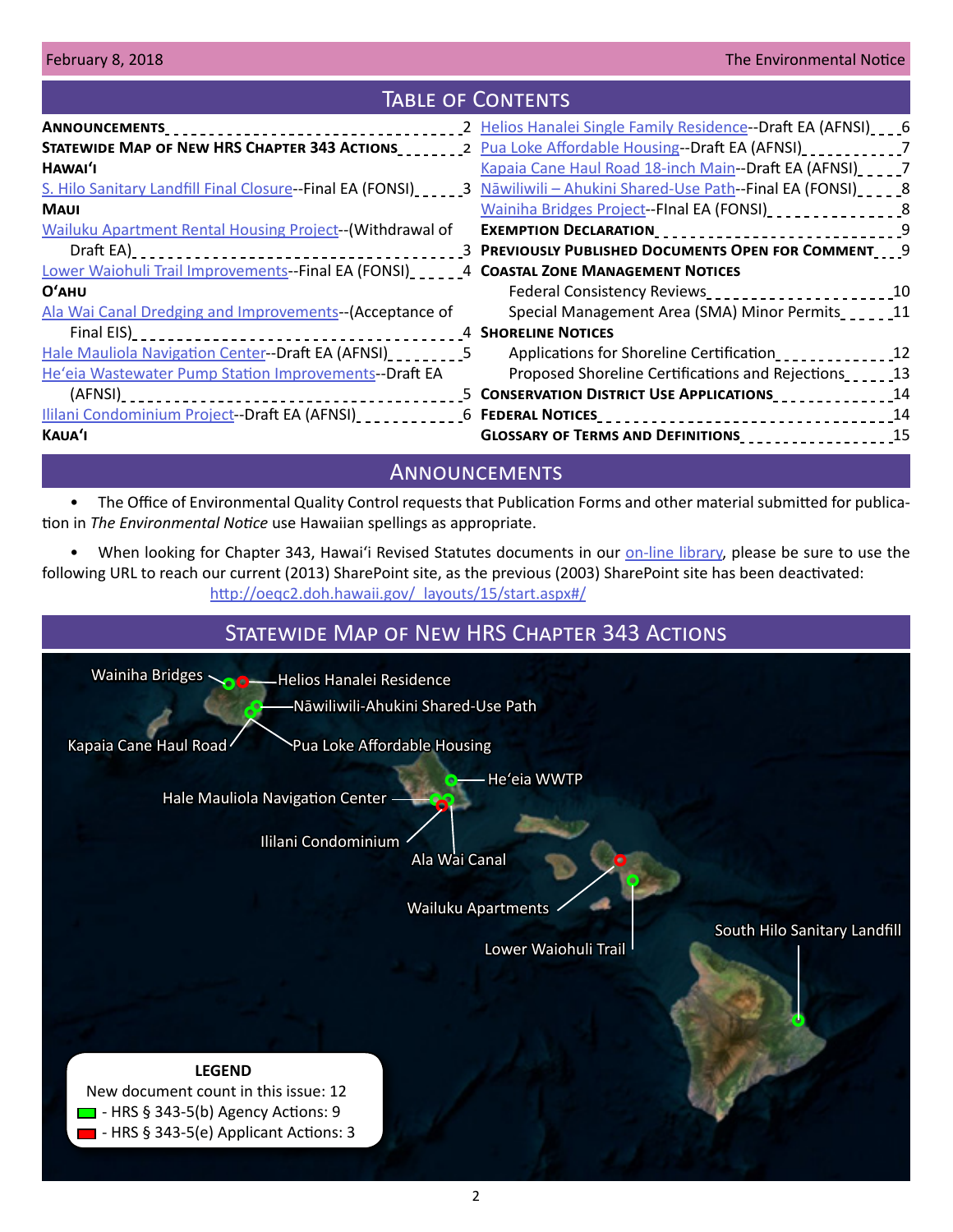# Hawaiʻi

## <span id="page-2-0"></span>**[South Hilo Sanitary Landfill Final Closure-](http://oeqc2.doh.hawaii.gov/EA_EIS_Library/2018-02-08-HA-FEA-South-Hilo-Sanitary-Landfill-Final-Closure.pdf)-Final EA (FONSI)**

| HRS §343-<br>5(a) Trigger                  | (1) Propose the use of state or county lands or the use of state or county funds                                                                                          |  |
|--------------------------------------------|---------------------------------------------------------------------------------------------------------------------------------------------------------------------------|--|
| District(s)                                | South Hilo                                                                                                                                                                |  |
| TMK(s)                                     | (3) 2-1-013: 152, 156, and 162                                                                                                                                            |  |
| Permit(s)                                  | various (see document)                                                                                                                                                    |  |
| Proposing/<br><b>Determining</b><br>Agency | Department of Environmental Management, County of Hawai'i<br>Gene Quiamas, (808) 961-8270, Gene. Quiamas@hawaiicounty.gov<br>345 Kekūanāo'a St., Suite 41, Hilo, HI 96720 |  |
| <b>Consultant</b>                          | Wilson Okamoto Corporation<br>Rebecca Candilasa, (808) 946-2277, rcandilasa@wilsonokamoto.com<br>1907 South Beretania St., Suite 400, Honolulu, HI 96826                  |  |
| <b>Status</b>                              | Finding of No Significant Impact (FONSI) determination.                                                                                                                   |  |

The Department's Solid Waste Division is planning to permanently close the South Hilo Sanitary Landfill (SHSL) located in East Hawaiʻi. Based on the available airspace and current daily loads, the SHSL is expected to reach its permitted maximum capacity within the next two years. With limited capacity at the existing landfill, significant constraints to expanding the existing landfill or establishing a new landfill in East Hawaiʻi, and a steady East Hawaiʻi waste stream, closure of the SHSL is imminent. Therefore, the proposed action is to close the existing landfill in compliance with State and federal rules and regulations while continuing to meet long-term waste management objectives by implementing waste diversion strategies and hauling residual waste from the East Hawaiʻi to the West Hawaiʻi Sanitary Landfill (WHSL) in Puʻuanahulu. Proposed improvements associated with final closure of the landfill are described in the Final Environmental Assessment for the project.

# Maui

## **[Wailuku Apartment Rental Housing Project-](http://oeqc2.doh.hawaii.gov/EA_EIS_Library/2018-02-08-MA-Withdrawal-of-DEA-Wailuku-Apartment-Rental-Housing.pdf)-(Withdrawal of Draft EA)**

| HRS §343-<br>5(a) Trigger         | (6) Propose any amendments to existing county general plans where the amendment<br>would result in designations other than agriculture, conservation, or preservation |  |
|-----------------------------------|-----------------------------------------------------------------------------------------------------------------------------------------------------------------------|--|
| District(s)                       | Wailuku                                                                                                                                                               |  |
| TMK(s)                            | $(2)$ 3-5-001:064                                                                                                                                                     |  |
| Permit(s)                         | 201H-38, HRS                                                                                                                                                          |  |
| <b>Approving</b><br><b>Agency</b> | Hawai'i Housing Finance Development Corporation<br>Ken Takahashi, (808) 587-0547, ken.t.takahashi@hawaii.gov<br>677 Queen St., Honolulu, HI 96813                     |  |
| <b>Applicant</b>                  | Legacy Wailuku, LLC<br>Linda Schatz, (808) 428-8717, lindaschatz@schatzcollaborative.com<br>114 Olomana Lane, Honolulu, HI 96813                                      |  |
| <b>Consultant</b>                 | V. Bagoyo Development Consulting Group, LLC<br>Vince Bagoyo, (808) 357-3842, vbagoyo-devgroup@hawaii.rr.com<br>1500 Kilinoe Pl., Wailuku, HI 96793                    |  |
| <b>Status</b>                     | The Approving Agency is withdrawing the EA published on September 23, 2017.                                                                                           |  |

The Hawaiʻi Housing Finance and Development Corporation is withdrawing the Draft Environmental Assessment published in the Office of Environmental Quality Control's September 23, 2017 issue of *The Environmental Notice*. A new Draft EA will be prepared by another consultant.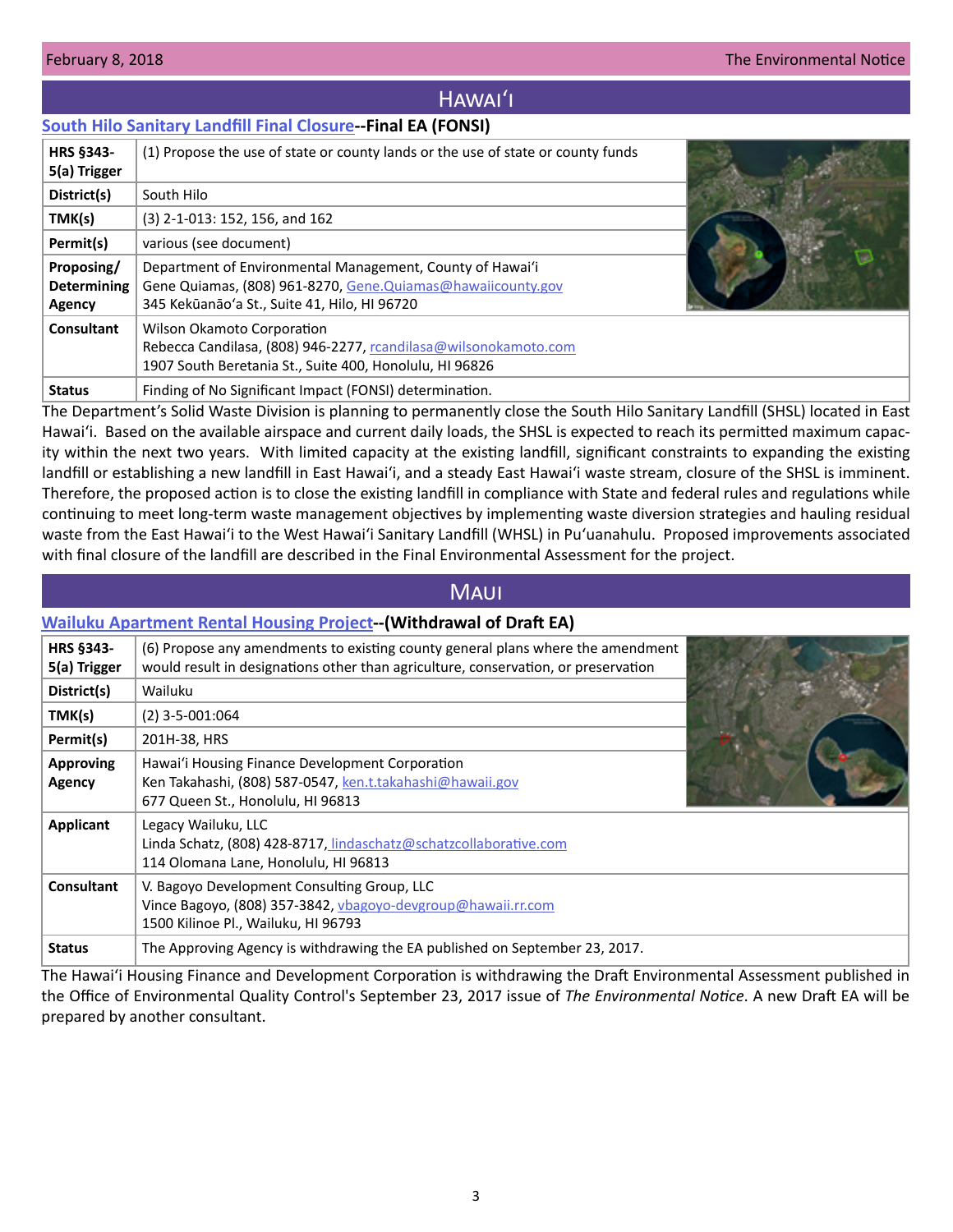# MAUI (CONTINUED)

## <span id="page-3-0"></span>**[Lower Waiohuli Trail Improvements](http://oeqc2.doh.hawaii.gov/EA_EIS_Library/2018-02-08-MA-FEA-Lower-Waiohuli-Trail-Improvements.pdf)--Final EA (FONSI)**

| <b>HRS §343-</b><br>5(a) Trigger           | (1) Propose the use of state or county lands or the use of state or county funds                                                                                                                                                     |  |
|--------------------------------------------|--------------------------------------------------------------------------------------------------------------------------------------------------------------------------------------------------------------------------------------|--|
| District(s)                                | Makawao                                                                                                                                                                                                                              |  |
| TMK(s)                                     | $(2)$ 2-2-007.001(por.)                                                                                                                                                                                                              |  |
| Permit(s)                                  | <b>Construction Permits</b>                                                                                                                                                                                                          |  |
| Proposing/<br><b>Determining</b><br>Agency | Department of Land and Natural Resources, State of Hawai'i<br>Torrie Nohara, Trails & Access Specialist, (808) 984-8100, torrie.l.nohara@hawaii.gov<br>Division of Forestry and Wildlife, 1955 Main St., Room 301, Wailuku, Maui, HI |  |
| Consultant                                 | <b>WHALE Environmental Services LLC</b><br>Mark Howland, (808) 294-9254, markahowland@hawaii.rr.com<br>PO Box 455, Kahuku HI 96731                                                                                                   |  |
| <b>Status</b>                              | Finding of No Significant Impact (FONSI) determination.                                                                                                                                                                              |  |

To rehabilitate the existing Lower Waiohuli Trail in the Kula NAR with minor trail re-alignment to reduce grades for hiking and biking safety, and improve drainage and surface conditions on the trail to address stormwater runoff and erosion issues for trail improvement and re-alignment for bike recreational use.

# Oʻahu

# **[Ala Wai Canal Dredging and Improvements](http://oeqc2.doh.hawaii.gov/EA_EIS_Library/2018-02-08-OA-2nd-FEIS-Acceptance-Ala-Wai-Dredging-and-Improvements.pdf)--(Acceptance of Final EIS)**

| <b>HRS §343-</b><br>5(a) Trigger                  | (1) Propose the use of state or county lands or the use of state or county funds<br>(4) Propose any use within any historic site as designated in the National Register or<br>Hawai'i Register<br>(5) Propose any use within the Waikiki area of O'ahu |
|---------------------------------------------------|--------------------------------------------------------------------------------------------------------------------------------------------------------------------------------------------------------------------------------------------------------|
| District(s)                                       | Honolulu                                                                                                                                                                                                                                               |
| TMK(s)                                            | various (see Final EIS)                                                                                                                                                                                                                                |
| Permit(s)                                         | various (see Final EIS)                                                                                                                                                                                                                                |
| Proposing/<br><b>Determining</b><br><b>Agency</b> | Department of Land and Natural Resources, State of Hawai'i<br>Gayson Ching, (808) 587-0232, gayson.y.ching@hawaii.gov<br>1151 Punchbowl St., Room 221, Honolulu, HI 96813                                                                              |
| <b>Accepting</b><br><b>Authority</b>              | Governor, State of Hawai'i<br>The Honorable David Y. Ige, (808) 586-0034, http://governor.hawaii.gov/contact-us/contact-the-governor/<br>Executive Chambers, State Capitol, 415 South Beretania St., Honolulu, HI 96813                                |
| <b>Consultant</b>                                 | R. M. Towill Corporation<br>Brian Takeda, Planning Project Coordinator, (808) 842-1133, briant@rmtowill.com<br>2024 North King St., Suite 200, Honolulu, HI 96819-3494                                                                                 |
| <b>Status</b>                                     | The Governor accepted the <b>FEIS</b> on January 8, 2018.                                                                                                                                                                                              |

The State Department of Land and Natural Resources (DLNR) proposes maintenance dredging of the Ala Wai Canal ("Canal") and Mānoa-Pālolo Drainage Canal, repairs to deteriorating sections of the Canal walls, and an assessment of appropriate treatment of the stairs leading into the Canal that have become a safety concern. The final designs for the wall repairs and treatment to stairs would be completed after the EIS process and based on consultations with the State Historic Preservation Division and community. The project also includes coordination with Hawaiian Electric Company's Ala Wai 46kV Underground Cable Relocation project for the removal of existing cables/concrete slabs with the dredging of the Canal by the DLNR. The project purpose is to remove accumulated silt and sediments, improve protection of nearshore State marine waters and aquatic life, improve public health and safety, decrease the potential for property damage from flooding and a deteriorating canal structure, and improve aesthetics along the Canal. The removal of accumulated silt and sediments, and repair of the walls are needed to restore sediment and water holding capacities, decrease the risk of flooding in surrounding areas during high intensity storm events, and improve conditions for recreational use along the Canal.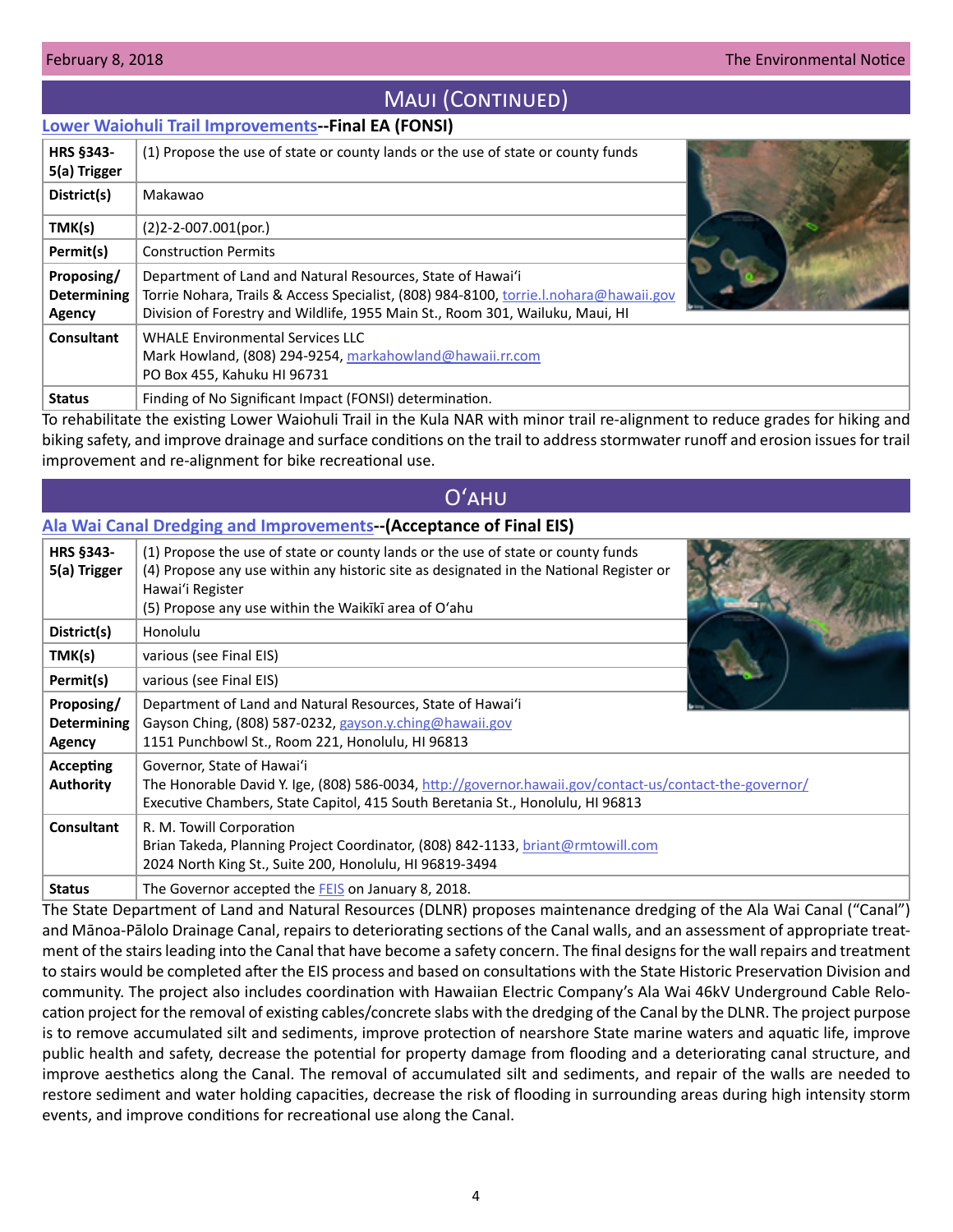# O'AHU (CONTINUED)

## <span id="page-4-0"></span>**[Hale Mauliola Navigation Center-](http://oeqc2.doh.hawaii.gov/EA_EIS_Library/2018-02-08-OA-DEA-Hale-Mauliola-Navigation-Service-Center.pdf)-Draft EA (AFNSI)**

| <b>HRS §343-</b>   | (1) Propose the use of state or county lands or the use of state or county funds                                                                                                   |  |
|--------------------|------------------------------------------------------------------------------------------------------------------------------------------------------------------------------------|--|
| 5(a) Trigger       |                                                                                                                                                                                    |  |
| District(s)        | Honolulu                                                                                                                                                                           |  |
| TMK(s)             | $(1)$ 1-5-041:334, 130 por.                                                                                                                                                        |  |
| Permit(s)          | none identified                                                                                                                                                                    |  |
| Proposing/         | Department of Land Management                                                                                                                                                      |  |
| <b>Determining</b> | Sandra Pfund, Director, (808) 768-4291, spfund@honolulu.gov                                                                                                                        |  |
| Agency             | 530 S. King St., Room 306, Honolulu, HI 96813                                                                                                                                      |  |
| Consultant         | Group 70 International, Inc. dba G70                                                                                                                                               |  |
|                    | Christine Ruotola, AICP, (808) 523-5866, christiner@g70.design                                                                                                                     |  |
|                    | 925 Bethel St., 5th Floor, Honolulu, HI 96813                                                                                                                                      |  |
| <b>Status</b>      | Statutory 30-day public review and comment period starts. Comments are due by March 12, 2018. Please send comments<br>to the proposing/determining agency and copy the consultant. |  |

The City and County of Honolulu, Department of Land Management, is proposing to extend an existing lease from the State of Hawai'i, Department of Land and Natural Resources, for the use of TMKs 1-5-041:130 por. and 334 por. The lease extension request for an additional four years would allow the continued use of the site for the Hale Mauliola Housing Navigation Service Center project, which was established in 2015 under the Governor's Emergency Proclamation to address homelessness statewide. The Hale Mauliola project was designed to provide a portal toward permanent housing for those experiencing homelessness. The program provides a full-range of services including temporary housing assistance and placement, employment assistance, case management support, access to healthcare resources, assistance for State identifications, access to counseling and social services, pet screening and treatment, and meal programs. The project site provides 78 temporary housing units, a bathroom/shower facility, five office and storage facilities, a common covered gathering area, and guard shack. Future plans for the site include a self-contained sewer project and new bathrooms. In addition, the project is proposing to connect to the State-owned sewer lines.

## **He**ʻ**[eia Wastewater Pump Station Improvements](http://oeqc2.doh.hawaii.gov/EA_EIS_Library/2018-02-08-OA-DEA-Heeia-Wastewater-Pump-Station-Improvements.pdf)--Draft EA (AFNSI)**

| <b>HRS §343-</b><br>5(a) Trigger           | (1) Propose the use of state or county lands or the use of state or county funds                                                                                                       |  |
|--------------------------------------------|----------------------------------------------------------------------------------------------------------------------------------------------------------------------------------------|--|
| District(s)                                | Ko'olaupoko                                                                                                                                                                            |  |
| TMK(s)                                     | $(1)$ 4-6-23:41                                                                                                                                                                        |  |
| Permit(s)                                  | various (see document)                                                                                                                                                                 |  |
| Proposing/<br><b>Determining</b><br>Agency | Department of Environmental Services, City and County of Honolulu<br>Edileo Alcalde, (808) 768-8776, edileo.alcalde@honolulu.gov<br>650 South King St., 14th Floor, Honolulu, HI 96813 |  |
| Consultant                                 | Shimabukuro, Endo & Yoshizaki, Inc.<br>Howard K. Endo, (808) 737-1875, hendo@seyeng.com<br>1126 12th Ave., Room 309, Honolulu, HI 96816                                                |  |
| <b>Status</b>                              | Statutory 30-day public review and comment period starts. Comments are due by March 12, 2018. Please send comments<br>to the proposing/determining agency and copy the consultant.     |  |

The existing Heʻeia Wastewater Pump Station (WWPS) was constructed in 1968 and is nearing the end of its service life after 50 years in operation. The City and County of Honolulu Department of Environmental Services proposes to improve the performance and reliability of the WWPS through rehabilitation, replacement and expansion of existing structures and equipment. Major improvements include the rehabilitation of the pump station walls, roof, parking area and wet well; replacements of pumps, piping, valves, ventilation system, chain link fence, underground fuel tank, and electrical system; expansion of the pump station building to the south for a new generator room; and installation of a combination air valve at the upstream end of the force main near Lilipuna Road. Direct short-term impacts include: 1) fugitive dust, exhaust emissions, noise from construction equipment, and traffic due to the transportation of equipment and supplies to the site, and 2) visual obstruction from construction equipment and vehicles that is expected only during the construction phase. The contractor will be required to follow standard procedures to migitate the short-term construction impacts, such as restricting working hours, sprinkling open areas, and providing tuned and maintained equipment. No adverse long-term impacts are anticipated from this project.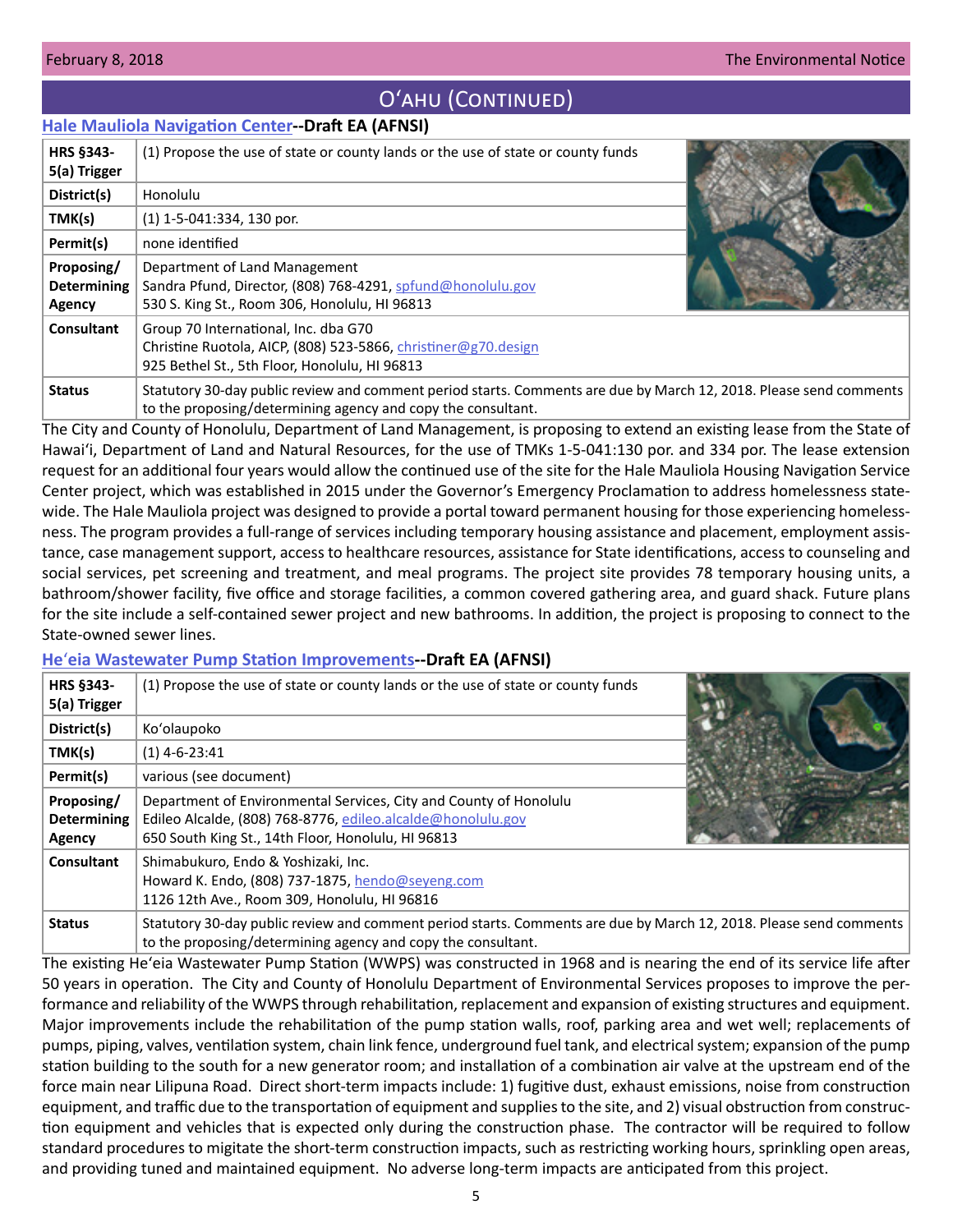# O'AHU (CONTINUED)

## <span id="page-5-0"></span>**[Ililani Condominium Project](http://oeqc2.doh.hawaii.gov/EA_EIS_Library/2018-02-08-OA-DEA-Ililani-Condominium.pdf)--Draft EA (AFNSI)**

| <b>HRS §343-</b><br>5(a) Trigger | (1) Propose the use of state or county lands or the use of state or county funds                                                                                                    |  |
|----------------------------------|-------------------------------------------------------------------------------------------------------------------------------------------------------------------------------------|--|
| District(s)                      | Honolulu                                                                                                                                                                            |  |
| TMK(s)                           | $(1)$ 2-1-051: 011 and 012                                                                                                                                                          |  |
| Permit(s)                        | Hawai'i Revised Statutes §201H-38                                                                                                                                                   |  |
| <b>Approving</b><br>Agency       | Hawai'i Housing Finance Development Corporation<br>Ken Takahashi, (808) 587-0547, ken.t.takahashi@hawaii.gov<br>677 Queen St., Honolulu, HI 9681                                    |  |
| Applicant                        | Ililani LLC<br>Henry Chang, changh11@gmail.com<br>1860 Ala Moana Blvd #1000, Honolulu, HI 96822                                                                                     |  |
| <b>Consultant</b>                | Wilson Okamoto Corporation<br>Keola Cheng, (808) 946-2277, kcheng@wilsonokamoto.com<br>1907 South Beretania St., Suite 400, Honolulu, HI 96826                                      |  |
| <b>Status</b>                    | Statutory 30-day public review and comment period starts. Comments are due by March 12, 2018. Please send comments<br>to the approving agency and copy the applicant and consultant |  |

Ililani is envisioned as a mixed-use development offering approximately 328 affordable and market-rate for sale residential units in a 41 story tower with retail space on the 1st floor (42-stories total). The project, located in Kakaʻako, includes an eight-story parking structure plus a recreational deck on the 9th floor. One of the rail transit stations proposed by the Honolulu Authority for Rapid Transportation will be located on the ʻEwa side of the building along Halekauwila Street within 130 yards of the site.

## Kauaʻi

|                                  | <b>Helios Hanalei Single Family Residence--Draft EA (AFNSI)</b>                                                                                                                                                      |  |
|----------------------------------|----------------------------------------------------------------------------------------------------------------------------------------------------------------------------------------------------------------------|--|
| <b>HRS §343-</b><br>5(a) Trigger | (2) Propose any use within any land classified as a conservation district                                                                                                                                            |  |
| District(s)                      | Hanalei                                                                                                                                                                                                              |  |
| TMK(s)                           | $(4) 5 - 4 - 004:032$                                                                                                                                                                                                |  |
| Permit(s)                        | Conservation District Use Permit, various County construction permits (see document)                                                                                                                                 |  |
| <b>Approving</b><br>Agency       | Department of Land and Natural Resources, State of Hawai'i<br>Alex J. Roy, Office of Conservation and Coastal Lands, (808) 587-0316,<br>alex.j.roy@hawaii.gov<br>1151 Punchbowl Street, Rm. 131, Honolulu, HI, 96813 |  |
| Applicant                        | Helios Hanalei, LLC, 3350 Riverwood Parkway, Ste. 425, Atlanta, GA, 30339<br>Michael Gearon, (678) 427-9934, mgearon@heliosholdings.net                                                                              |  |
| <b>Consultant</b>                | Bays Lung Rose & Holma, 700 Bishop Street, Ste. 900, Honolulu, HI 96813<br>A. Bernard Bays, (808) 523-9000, ABB@legalhawaii.com                                                                                      |  |
| <b>Status</b>                    | Statutory 30-day public review and comment period starts. Comments are due by March 12, 2018. Please send comments<br>to the approving agency and copy the applicant and consultant                                  |  |

Proposal to construct a single family residence in the Conservation District Resource Subzone on TMK: (4) 5-4-004:032, Hanalei, Island of Kauaʻi. The lot encompasees 14.109 acres; qpproximatley 6000 sqaure feet of the parcel will be impacted. The dwelling site is on a gently sloping bluff in the center of the western end of the subject parcel. The proposed site is relatively flat and is covered with grasess and weeds. The site was cleared by a previous owner, and has been unused (undeveloped) for at least 50 years.

The dwelling: Is one story (maximum height of 18 ft. 1.5 inches); Has 4,996 square feet of maximum developable area; Includes a pool, pool equipment shed, and spa totaling 622 square feet; Uses finishes conforming to the natural environment, inlcuding cedar shake roofing and exterior walls made of teak and lava rock.

The dwelling is consistent with the neighborhoods development. The dwelling and asscoaited development were designed to minimize impacts to the site. No other land uses or development is proposed at this time for the remainder of the parcel.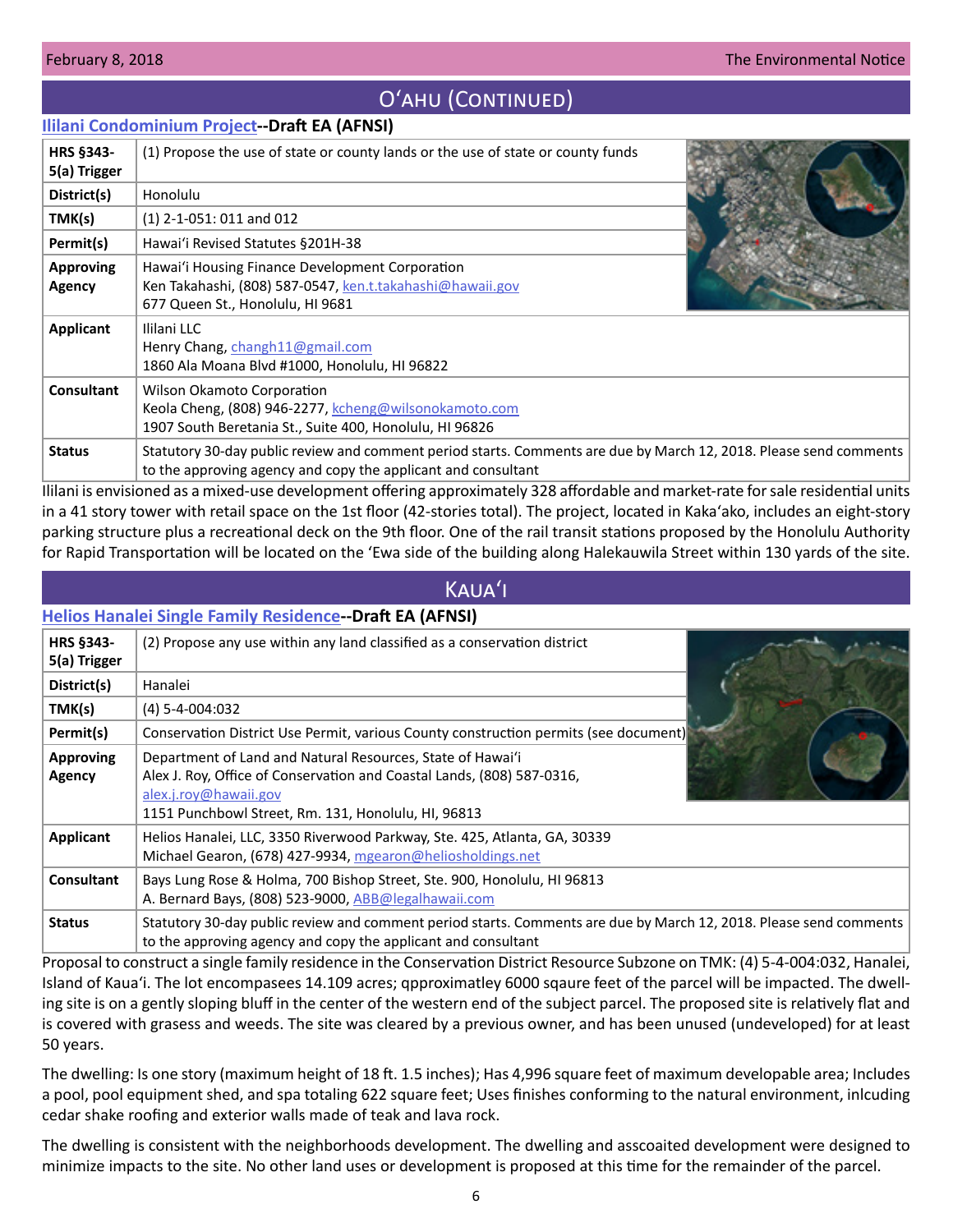# KAUA'I (CONTINUED)

## <span id="page-6-0"></span>**[Pua Loke Affordable Housing Development-](http://oeqc2.doh.hawaii.gov/EA_EIS_Library/2018-02-08-KA-DEA-Pua-Loke-Affordable-Housing-Development.pdf)-Draft EA (AFNSI)**

| HRS §343-<br>5(a) Trigger                  | (1) Propose the use of state or county lands or the use of state or county funds                                                                                                   |  |
|--------------------------------------------|------------------------------------------------------------------------------------------------------------------------------------------------------------------------------------|--|
| District(s)                                | Līhu'e                                                                                                                                                                             |  |
| TMK(s)                                     | (4) 3-8-005: 028 & 029                                                                                                                                                             |  |
| Permit(s)                                  | NPDES, Grading Permit, Trenching Permit, Building Permit                                                                                                                           |  |
| Proposing/<br><b>Determining</b><br>Agency | Kaua'i County Housing Agency<br>Kanani Fu, Housing Director, (808) 241-4444, kananifu@kauai.gov<br>4444 Rice St., Suite 330 Lihu'e, Kaua'i, HI 96766                               |  |
| <b>Consultant</b>                          | Environet, Inc.<br>Max Solmssen, (808) 833-2225, Ext. 1012, msolmssen@environetinc.com<br>1286 Queen Emma St., Honolulu, HI 96813                                                  |  |
| <b>Status</b>                              | Statutory 30-day public review and comment period starts. Comments are due by March 12, 2018. Please send comments<br>to the proposing/determining agency and copy the consultant. |  |

The Proposed Action is the development of the Pua Loke Affordable Housing Development; a County of Kaua'i affordable housing project that would provide the growing county population with much needed affordable rental housing, as well as serve families and individuals experiencing homelessness. The development would include a maximum of 60 dwelling units to provide multi-family rental housing units to accommodate a blend of affordable incomes, as well as designated units to serve those experiencing homelessness. The Proposed Action would be located along Pua Loke Street and Haleko Road in the town of Līhu'e on the east side of Kaua'i.

# **[Kapaia Cane Haul Road 18-inch Main-](http://oeqc2.doh.hawaii.gov/EA_EIS_Library/2018-02-08-KA-DEA-Kapaia-Cane-Haul-Road-Main.pdf)-Draft EA (AFNSI)**

| <b>HRS §343-</b><br>5(a) Trigger                  | (1) Propose the use of state or county lands or the use of state or county funds                                                                                                                                                                                                            |
|---------------------------------------------------|---------------------------------------------------------------------------------------------------------------------------------------------------------------------------------------------------------------------------------------------------------------------------------------------|
| District(s)                                       | Līhu'e                                                                                                                                                                                                                                                                                      |
| TMK(s)                                            | (4) 3-8-018:001 & 002, roadways within plats (4) 3-8-15, (4) 3-8-07 and (4) 3-8-09                                                                                                                                                                                                          |
| Permit(s)                                         | Road Permit for work within County Right-of-Way (County of Kaua`i)<br>National Pollutant Discharge Elimination System Permit (State, Dept. of Health)<br>Community Noise Permit (State, Dept. of Health)<br>Road Permit for work within State Right-of-Way (State, Dept. of Transportation) |
| Proposing/<br><b>Determining</b><br><b>Agency</b> | Department of Water, County of Kaua`i<br>Mr. Bryan Wienand, P.E., Deputy Manager-Engineer, bwienand@kauaiwater.org<br>4398 Pua Loke St., Līhu'e, HI 96766<br>(808) 245-5449                                                                                                                 |
| <b>Consultant</b>                                 | Kodani & Associates Engineers, LLC<br>Mr. William Eddy, P.E., Vice President, (808) 245-9591, bill@kodani.com<br>3126 Akahi St., Līhu'e, HI 96766                                                                                                                                           |
| <b>Status</b>                                     | Statutory 30-day public review and comment period starts. Comments are due by March 12, 2018. Please send comments<br>to the proposing/determining agency and copy the consultant.                                                                                                          |

The Department of Water, County of Kauai ("KDOW") proposes to construct an approximately 9,000 foot long, 18-inch diameter water transmission main ("Relief Line") beginning at the intersection of `Ehiku Street and Kūhiō Highway, crossing into private property and travelling along the Kapaia Cane Haul Road from Kūhiō Highway toward and ending at Mā`alo Road. The proposed Relief Line will connect to existing KDOW 16-inch diameter water transmission mains on each end. All components of the Relief Line, including materials and construction methods, will be in accordance with Hawai'i Water System Standards.

Most work will be constructed within previously paved surfaces and shoulders. Installation of the Relief Line will require trenching of the earth along the majority of the project length. The trenching will likely consist of excavating equipment digging a trench approximately 3 feet wide to depths ranging from approximately 4 feet to 6 feet. A contractor will typically open a segment of trench, and then install the pipe and backfill the trench within one working day. Typical lengths of pipe installation range from 60 feet to 180 feet in a single work day. The existing roadway pavement will be restored after the new pipe has been installed and tested.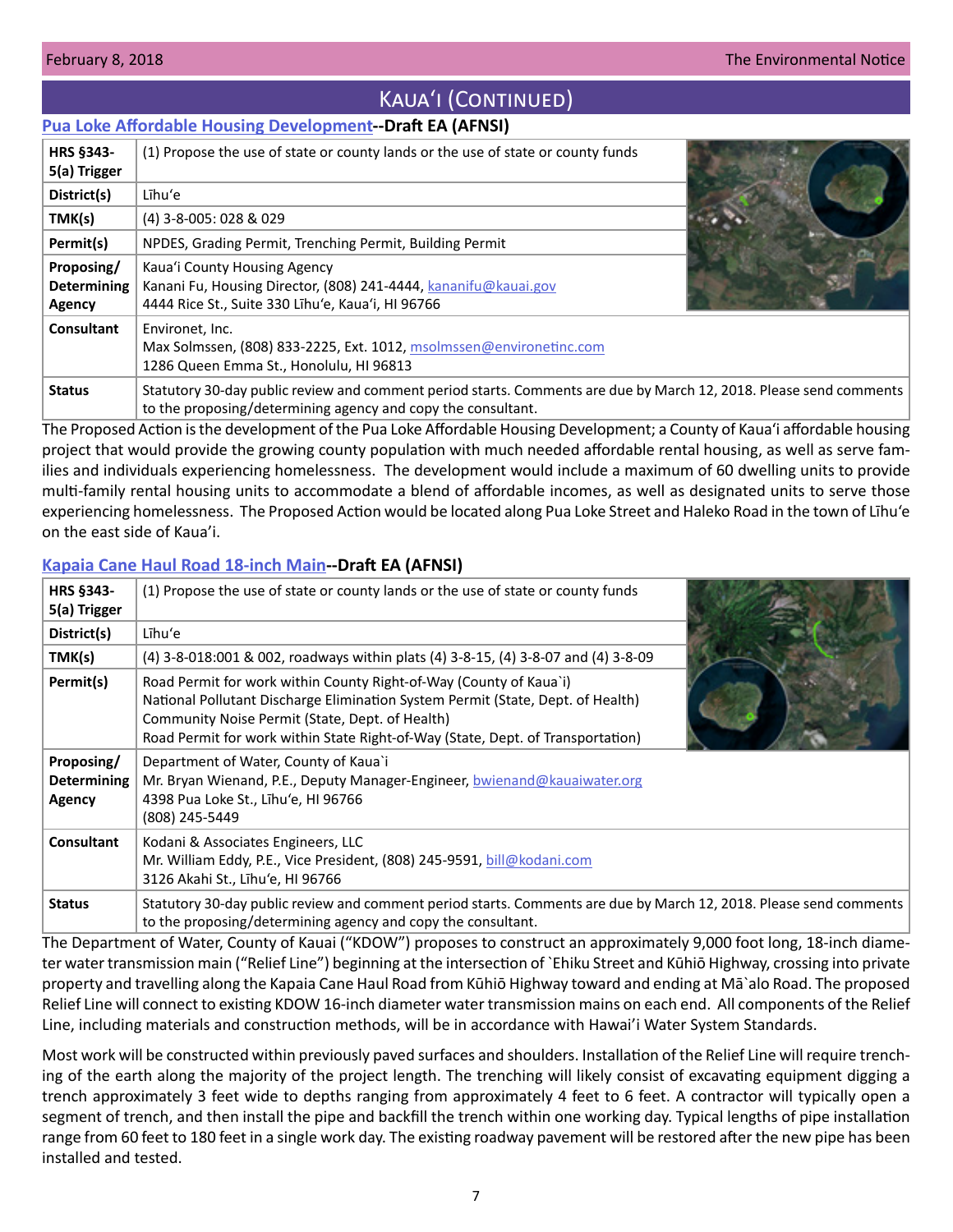# KAUA'I (CONTINUED)

## <span id="page-7-0"></span>**[Nāwiliwili – Ahukini Shared-Use Path-](http://oeqc2.doh.hawaii.gov/EA_EIS_Library/2018-02-08-KA-FEA-Nawiliwili-Ahukini-Shared-Use-Path.pdf)-Final EA (FONSI)**

| <b>HRS §343-</b><br>5(a) Trigger           | (1) Propose the use of state or county lands or the use of state or county funds                                                                                                                               |  |
|--------------------------------------------|----------------------------------------------------------------------------------------------------------------------------------------------------------------------------------------------------------------|--|
| District(s)                                | Līhu'e                                                                                                                                                                                                         |  |
| TMK(s)                                     | numerous (see document)                                                                                                                                                                                        |  |
| Permit(s)                                  | numerous (see document)                                                                                                                                                                                        |  |
| Proposing/<br><b>Determining</b><br>Agency | Department of Public Works, County of Kaua'i<br>Doug Haigh, P.E., Chief, Building Division, (808) 241-4849, dhaigh@kauai.gov<br>4444 Rice St., Mo'ikea Building, Suite 275, Lïhu'e, Kaua'i, Hawai'i 96766-1340 |  |
| Consultant                                 | R.M. Towill Corporation, 2024 North King St., Suite 200, Honolulu, HI 96819<br>Jim Niermann, Planning Project Coordinator, (808) 842-1133, jimn@rmtowill.com                                                   |  |
| <b>Status</b>                              | Finding of No Significant Impact (FONSI) determination.                                                                                                                                                        |  |

The County of Kaua'i proposes to develop a shared-use path to connect Nāwiliwili and Ahukini. The project is a key segment of Ke Ala Hele Makalae, the 16-mile Nāwiliwili to Anahola Shared-Use Path proposed in the 2003 State of Hawaiʻi Master Plan – Bike Plan Hawai'i. The primary path corridor follows the coastal route between Nāwiliwili Park and Ahukini Point. Secondary network pathways are considered in the plan to connect to Līhu'e Civic Center, the airport, Nāwiliwili Harbor and Niumalu Park. Path development will consist of a 10 to 12-foot wide concrete shared-use path, signage, drainage improvements, comfort station at Ninini Point, and various amenities at Nāwiliwili Park and the Vidinha Stadium Complex. Bike lane and sidewalk improvements to existing and planned street corridors will provide additional connectivity through urban areas. The project will benefit residents and visitors by preserving coastal access and supporting alternative modes of transportation to connect residential communities, commercial centers, parks, the airport and harbor. The path system will also create opportunities for recreation, fitness activities and socializing. Potential adverse impacts include visual impacts from shoreline development, impacts to protected flora and fauna, and short-term impacts related to construction activities. The Final EA proposes measures to mitigate or eliminate potential adverse impacts.

## **[Wainiha Bridges Project](http://oeqc2.doh.hawaii.gov/EA_EIS_Library/2018-02-08-KA-FEA-Wainiha-Bridges-Replacement.pdf)--FInal EA (FONSI)**

| HRS §343-<br>5(a) Trigger                  | (1) Propose the use of state or county lands or the use of state or county funds<br>(2) Propose any use within any land classified as a conservation district<br>(3) Propose any use within a shoreline area |
|--------------------------------------------|--------------------------------------------------------------------------------------------------------------------------------------------------------------------------------------------------------------|
| District(s)                                | Hanalei                                                                                                                                                                                                      |
| TMK(s)                                     | numerous (see document)                                                                                                                                                                                      |
| Permit(s)                                  | Sec 404/401, SCAP, Sec 106/HRS 6E Concurrence, Sec 7 Consultation, SMA Use Permit,<br>Shoreline Setback Variance, Community Noise Permit, CZM Consistency Review, CDUP                                       |
| Proposing/<br><b>Determining</b><br>Agency | Department of Transportation, State of Hawai'i<br>Christine Yamasaki, (808) 692-7572, christine.yamasaki@hawaii.gov<br>601 Kamokila Blvd, Room 609, Kapolei, HI 96707                                        |
| Consultant                                 | None                                                                                                                                                                                                         |
| <b>Status</b>                              | Finding of No Significant Impact (FONSI) determination.                                                                                                                                                      |

The FHWA-CFLHD, in partnership with the Hawaiʻi Department of Transportation, proposes the replacement of three temporary "ACROW Panel" modular steel bridges on Kūhiō Highway (Route 560) near the mouth of the Wainiha Stream on the island of Kaua'i. The existing Wainiha temporary ACROW structures would be replaced with new one-lane bridges that closely match the existing horizontal alignment. A slight curve improvement between Bridges 2 and 3 would be provided, and the elevation of the road and bridges would be lowered closer to pre-ACROW conditions. The new bridges would be more visually consistent with the surrounding roadway corridor. Traffic during construction would be maintained makai of the Wainiha bridges. The project also involves the placement of temporary structures adjacent to or over Waioli, Waipa, and Waikoko streams to accommodate construction loads. All temporary structures would be removed upon completion of the project, and the sites restored. Scour protection, approach road re-paving, utility relocations, and temporary staging areas are also included in the project.

No significant long-term adverse social, economic, cultural, or environmental impacts are anticipated from the proposed project, pursuant to HRS Chapter 343 and the provisions of HAR 11-200-2. Because highway capacity would not increase, the project would not result in secondary or cumulative effects on land use or population growth. Short-term construction impacts, such as noise, dust, and erosion, would be mitigated through best management practices.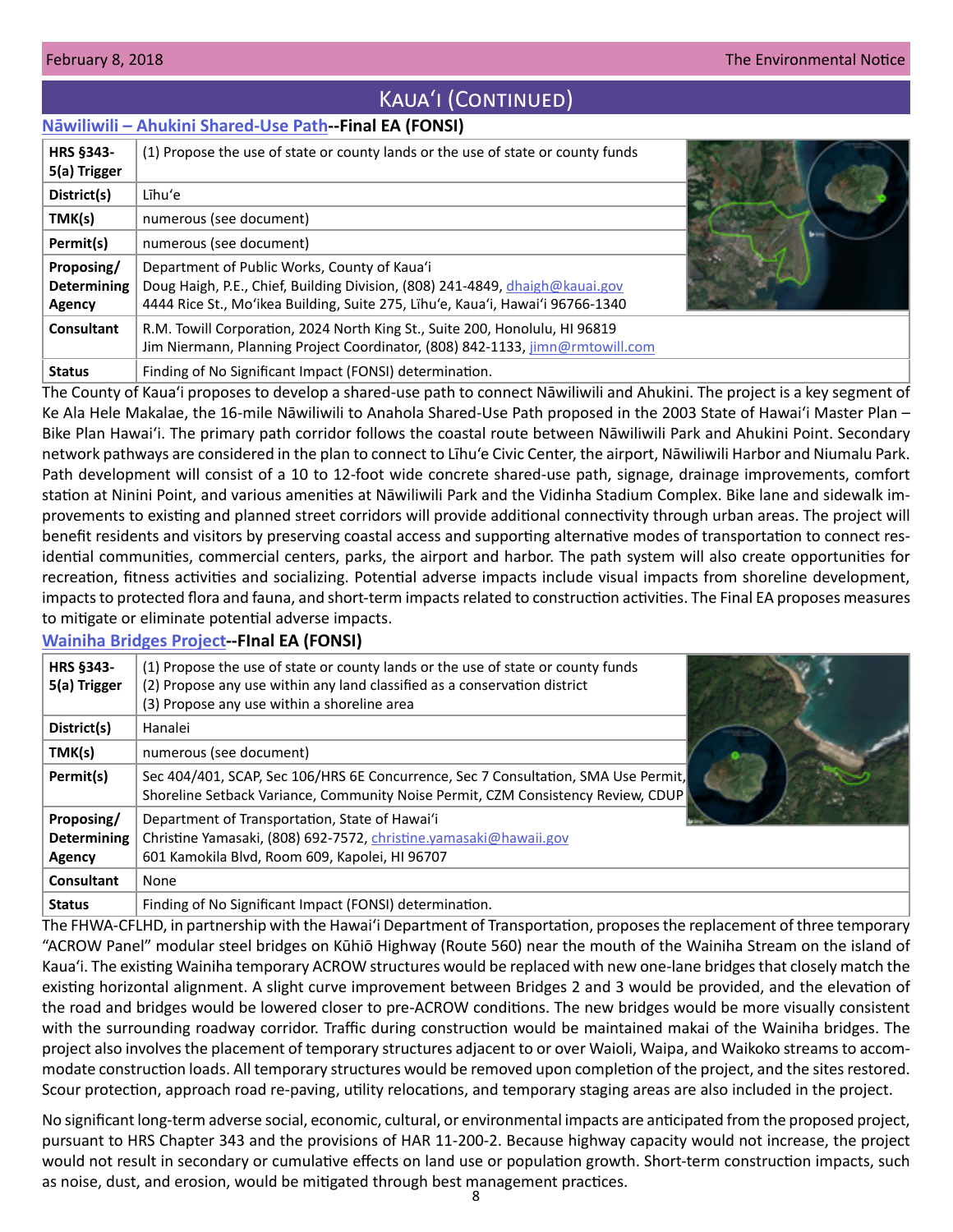# Exemption Declaration

## <span id="page-8-0"></span>**[Historic Ala Moana 1940 Pump Station and Screen House Renovation-](http://oeqc2.doh.hawaii.gov/Other_TEN_Publications/2018-02-08-OA-Exemption-Ala-Moana-1940-Pump-Station-Screen-House.pdf)-(Exemption Declaration)**

| <b>HRS §343-</b><br>5(a) Trigger           | (1) Propose the use of state or county lands or the use of state or county funds<br>(4) Propose any use within any historic site as designated in the National Register or Hawai'i Register                                       |
|--------------------------------------------|-----------------------------------------------------------------------------------------------------------------------------------------------------------------------------------------------------------------------------------|
| District(s)                                | Honolulu                                                                                                                                                                                                                          |
| TMK(s)                                     | $(1)$ 2-1-015:063                                                                                                                                                                                                                 |
| Permit(s)                                  | SHPD: Historic Site Review; HCDA: Development Permit/Approval; Office of Planning:<br>Special Management Area Permit; DTS: Street Usage Permits for Construction;<br>DPP: Building Permit, Grubbing and Grading; Sewer Connection |
| Proposing/<br><b>Determining</b><br>Agency | Hawai'i Community Development Authority (HCDA)<br>Deepak Neupane, (808) 594-0300, Deepak.neupane@hawaii.gov<br>547 Queen Street Honolulu, HI 96813                                                                                |
| <b>Consultant</b>                          | Townscape, Inc., 900 Fort Street Mall, Suite 1160, Honolulu, HI 96813<br>Ms. Gabrielle Sham, (808) 536-6999, Gabrielle@townscapeinc.com                                                                                           |
| <b>Status</b>                              | Exempt from the requirement to prepare an EA pursuant to HAR § 11-200-8                                                                                                                                                           |

The Hawaiʻi Community Development Authority (HCDA) has been appropriated \$1,300,000 in Capital Improvement Project (CIP) funding from the State of Hawaiʻi for the purposes of renovating and preserving the historic Screen House and 1940 Pump Station buildings of the historic Ala Moana Sewage Pump Station at 653 Ala Moana Boulevard. HCDA is proposing to renovate both the Screen House and 1940 Pump Station to bring them back into service and to serve as accessory facilities to the main building (1900 Pump Station). The main building has been rehabilitated for use as a senior community resource center, and provides educational and cultural programs to senior citizens. The senior community resource center is operated by Pacific Gateway Center, a non-profit community based organization.

The historic Ala Moana Sewage Pump Station site is made up of three structures: the 1900 Pump Station, the Screen House, and the 1940 Pump Station. An Environmental Assessment was completed for the 1900 Pump Station building in February 2015, where a "Finding of No Significant Impact" was determined for the proposed project

# Previously Published Documents Open for Comment

**Status:** Public review and comment period for these projects began previously. Comments are due February 22, 2018 unless specified otherwise. Please send comments to the relevant agency and copy any relevant applicant and/or consultant.

## **O**ʻ**ahu**

- **• [Honouliuli WWTP Biogas Project](http://oeqc2.doh.hawaii.gov/EA_EIS_Library/2018-01-23-OA-DEA-Honouliuli-WWTP-Biogas-Project.pdf)--Draft EA (AFNSI)**
- **• [Lanikai Elementary Public Charter School Cafetorium-](http://oeqc2.doh.hawaii.gov/EA_EIS_Library/2018-01-23-OA-DEA-Lanikai-Elementary-Cafetorium.pdf)-Draft EA (AFNSI)**
- **• Hawai**ʻ**i Public Housing Authority Administrative Offices Redevelopment--Draft EIS**
- **• Dillingham Ranch Agricultural Subdivision--Draft EIS**

## **Kaua**ʻ**i**

**• Hā**ʻ**[ena 0.2 MG Storage Tank-](http://oeqc2.doh.hawaii.gov/EA_EIS_Library/2018-01-23-KA-DEA-Haena-0.2-MG-Storage-Tank.pdf)-Draft EA (AFNSI)**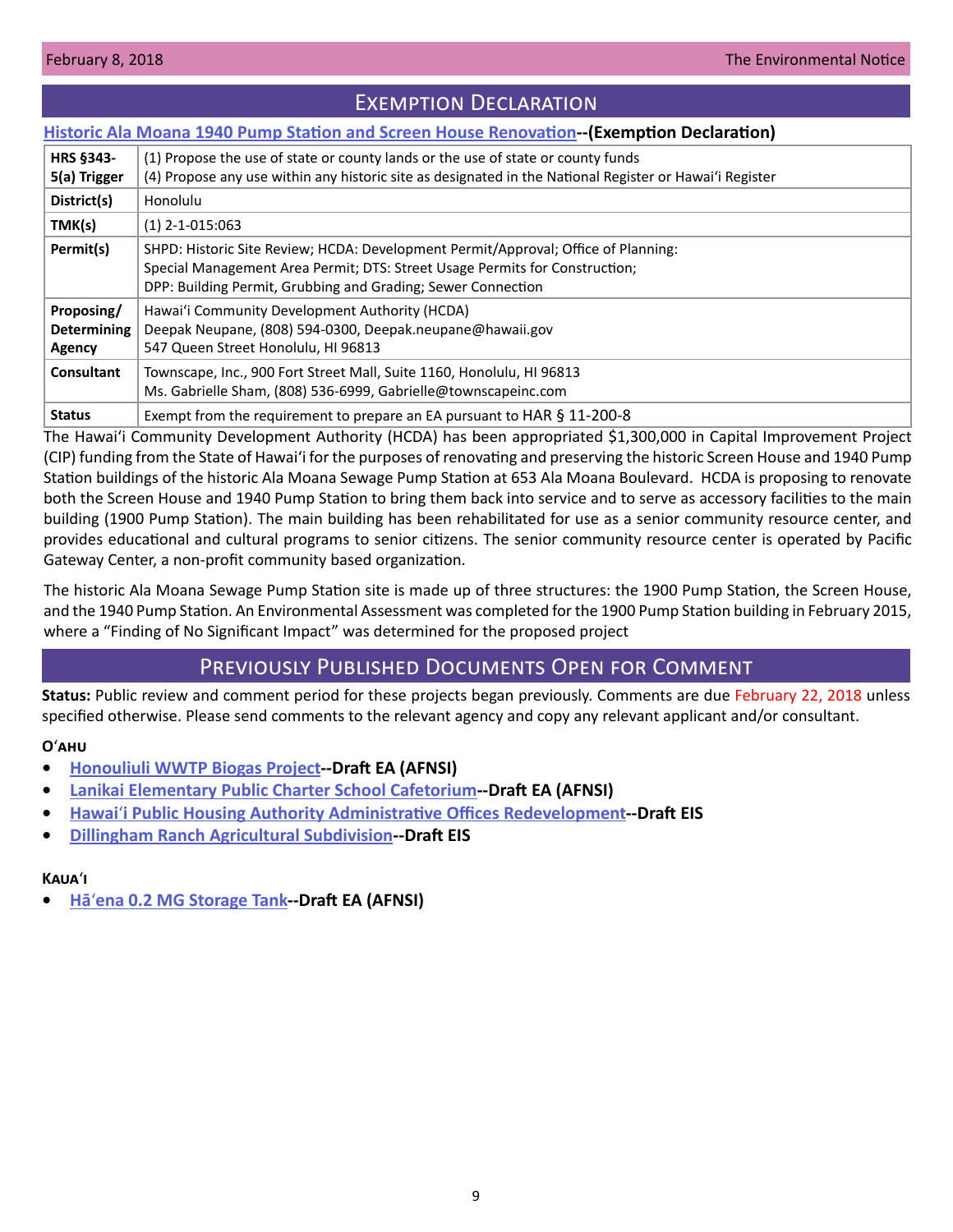# Coastal Zone Management Notices

# Federal Consistency Reviews

<span id="page-9-0"></span>The following federal actions are being reviewed for consistency with the enforceable policies of the Hawaiʻi Coastal Zone Management (CZM) Program, including the CZM objectives and policies in Hawaiʻi Revised Statutes, Chapter 205A. Federal consistency, pursuant to Section 307 of the Coastal Zone Management Act of 1972 (CZMA), as amended, generally requires that federal actions, within and outside of the coastal zone, which have reasonably foreseeable effects on any coastal use (land or water) or natural resource of the coastal zone be consistent with the enforceable policies of a state's federally approved coastal management program. Federal actions include federal agency activities, federal license or permit activities, and federal financial assistance activities. This public notice is being provided in accordance with § 306(d)(14) of the CZMA, and federal regulations at 15 CFR § 930.2, § 930.42, and § 930.61. General information about federal consistency is available at the [Hawai](http://planning.hawaii.gov/czm/federal-consistency/)ʻi [CZM Program web site,](http://planning.hawaii.gov/czm/federal-consistency/) or call (808) 587-2878

## **Hololani Resort Condominiums Shore Protection Project, Kahana Bay, Lahaina, Maui**

**Proposed Action:** Construct a hybrid shore protection structure that combines a vertical seawall with a sloping rock rubble mound revetment. The structure is intended to protect approximately 370 feet of the approximately 400 feet of shoreline that the fronts the Hololani Resort Condominiums. The remainder will be left as a buffer to minimize end-effect related erosion of the neighboring property to the south. The hybrid shore protection structure has the following characteristics: (1) the structure footprint has been minimized and moved as far landward as possible to have the least excursion into the State Conservation District and navigable waters of the U.S.; (2) the rock rubble mound revetment that forms the seaward toe of the structure will minimize wave reflection and allow seasonal sand accretion; (3) the crest of the revetment is 5 feet in width and will provide lateral shoreline access when seasonal conditions prevent the formation of a sand beach; (4) the structure offers long-term erosion for the Hololani property; (5) preventing erosion of the native clay embankment will help prevent the formation of turbidity in nearshore waters during high wave conditions. The top of the toe of the revetment will be at an elevation of -1 feet MSL, and the crest of the revetment will be at an elevation of +6 feet. The wall will be constructed of steel sheet pile, with a concrete cap at an elevation of approximately +12 feet, and driven to a depth of -10 feet or rock refusal. The sheet pile wall will have a line soil anchors spaced at 6-foot centers for reinforcement. Detailed information about the project is available in the final environmental assessment, which was published on October 8, 2013:

[http://oeqc2.doh.hawaii.gov/EA\\_EIS\\_Library/2013-10-08-MA-FEA-Hololani-Permanent-Shoreline-Protection.pdf](http://oeqc2.doh.hawaii.gov/EA_EIS_Library/2013-10-08-MA-FEA-Hololani-Permanent-Shoreline-Protection.pdf)

| Location:              | 4401 Lower Honoapi'ilani Road, Lahaina, Maui                                             |  |  |  |
|------------------------|------------------------------------------------------------------------------------------|--|--|--|
| TMK(s):                | $(2)$ 4-3-10: 9                                                                          |  |  |  |
| <b>Applicant:</b>      | Hololani Resort Condominiums AOAO                                                        |  |  |  |
| Agent:                 | James Barry, Sea Engineering Inc.; (808) 259-7966, ext. 24; jbarry@seaengineering.com    |  |  |  |
| <b>Federal Action:</b> | <b>Federal Permit</b>                                                                    |  |  |  |
| <b>Federal Agency:</b> | U.S. Army Corps of Engineers                                                             |  |  |  |
| <b>CZM Contact:</b>    | John Nakagawa, (808) 587-2878, john.d.nakagawa@hawaii.gov                                |  |  |  |
| <b>Comments Due:</b>   | February 22, 2018; comments may be submitted by mail or electronic mail, as noted below: |  |  |  |

For specific information or questions about an action listed above, contact the CZM staff person identified for each action. The CZM Program is required to adhere to federal review deadlines, therefore, comments must be received by the date specified. Comments may be submitted by mail or electronic mail, to the addresses below.

**Mail:** Office of Planning **Email:** john.d.nakagawa@hawaii.gov

Department of Business, Economic Development and Tourism P.O. Box 2359, Honolulu, HI 96804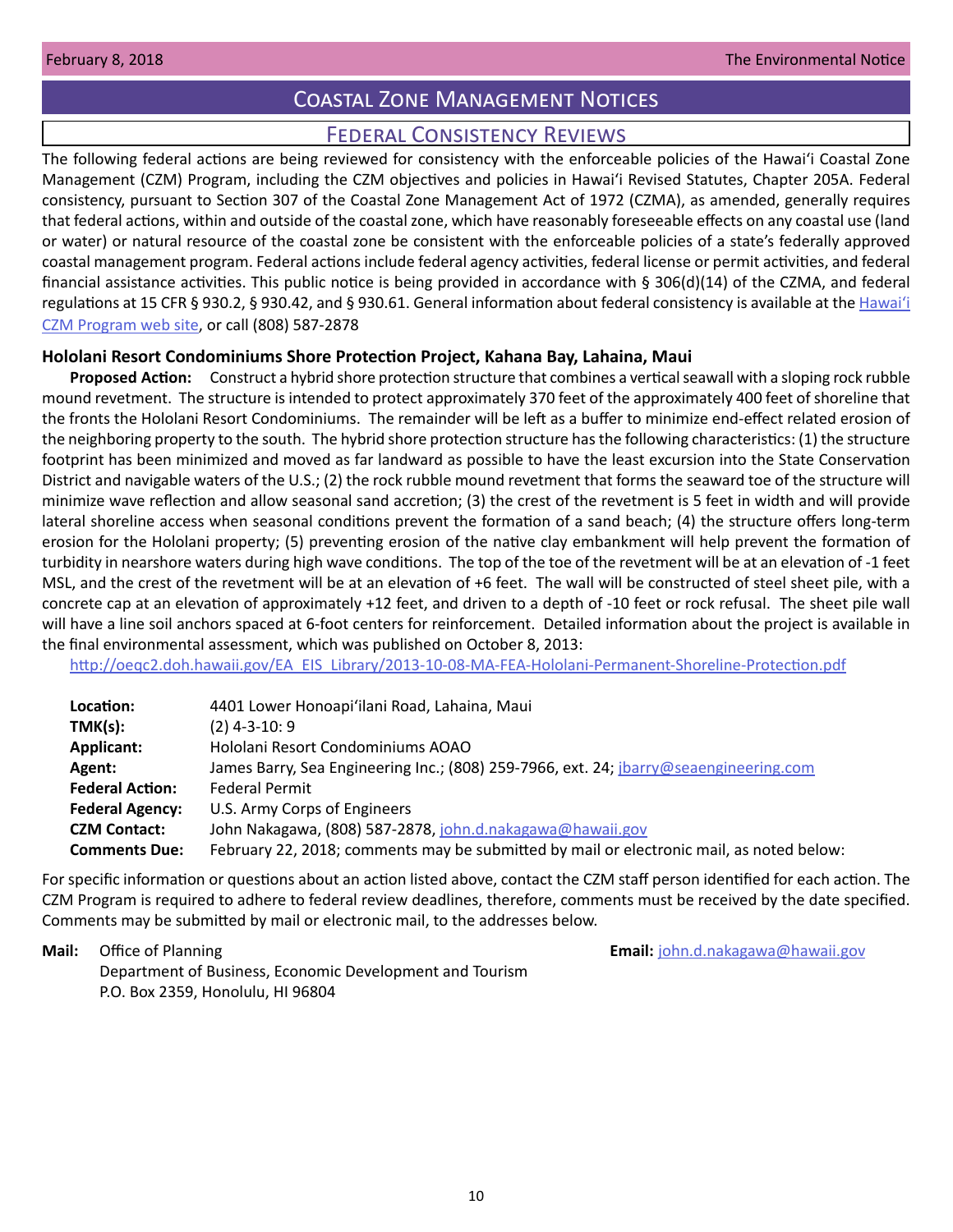# Coastal Zone Management Notices (Continued)

# Special Management Area (SMA) Minor Permits

<span id="page-10-0"></span>The SMA Minor permits below have been approved (HRS § 205A-30). For more information, contact the relevant county/state planning agency. Honolulu (768-8014); Hawaiʻi (East 961-8288, West 323-4770); Kauaʻi (241-4050); Maui (270-7735); Kakaʻako or Kalaeloa Community Development District (587-2841).

| <b>Location (TMK)</b>                               | <b>Description (File No.)</b>                                                                                                                | <b>Applicant/Agent</b>                                                                                  |  |
|-----------------------------------------------------|----------------------------------------------------------------------------------------------------------------------------------------------|---------------------------------------------------------------------------------------------------------|--|
| Hawai'i: South Hilo (2-9-002: 083)                  | Amending SMM 15-340 to Allow Photovoltaic Improvements<br>(SMM 15-340 Amended)                                                               | Chad and Jennifer Walker                                                                                |  |
| Hawai'i: Kailua-Kona (7-6-014: 018,<br>019 and 020) | Grading of 1.25 Acres in Accordance with Plans Dated May<br>16, 2017 and Construction of a 3-Unit Apartment Building<br>(SMM 17-372 Amended) | Carl Roesner                                                                                            |  |
| Hawai'i: Puna (1-2-034: 009)                        | Removal of Existing Mailbox and Construction of a New 500-<br>Unit Mailbox Shelter (SMM 18-379)                                              | Hazen Komraus                                                                                           |  |
| Hawai'i: North Hilo (3-5-010: 001)                  | "As-Built" Rock Retaining Wall and the Construction of a Second<br>Rock Retaining Wall (SMM 18-380)                                          | Alfred H. Kent                                                                                          |  |
| Hawai'i: North Kona (7-5-006: 014)                  | Addition of Third-Story to a Two-Story Restaurant (SMM<br>18-381)                                                                            | Fish Hopper LLC, Sabu Shake Jr.                                                                         |  |
| Hawai'i: South Hilo (2-3-003: 033<br>Por.)          | Placement of Temporary Canopy and Tarpaulin Tent Structures<br>during Special Events (SMM 18-382)                                            | Dianthe K. Castillo                                                                                     |  |
| Maui: Kahului (3-8-025: 008 and 009)                | Maui Full Gospel Church (SM2 20140021)                                                                                                       | Hankyu Kim                                                                                              |  |
| Maui: Lahaina (4-4-008: 019)                        | West Maui Resort - Beach Tower Improvements (SM2<br>20180003)                                                                                | <b>WM Lessee LLC</b>                                                                                    |  |
| Maui: Kīhei (3-9-040: 085)                          | Excavation (SM2 20180004)                                                                                                                    | <b>Guy Miller</b>                                                                                       |  |
| O'ahu: Wai'alae (3-5-023: 039)                      | Kahala Hotel and Resort Roof Top Utility Installation, Type A<br>Antenna and Equipment Upgrades (2017/SMA-45)                                | T-Mobile / Telecom Site Development<br>Services, Inc.                                                   |  |
| O'ahu: Kailua (4-4-023: 001)                        | New Hard-Wood Fence (2017/SMA-47)                                                                                                            | Nico Chaize / Hou-Wen Liang                                                                             |  |
| O'ahu: Waikīkī (2-6-009: 009 and<br>012)            | AT & T Mobility - Hilton Hawaiian Village - Utility Installation,<br>Type A (2017/SMA-53)                                                    | AT & T Mobility / Telecom Site Devel-<br>opment Services, Inc.                                          |  |
| O'ahu: Ke'ehi Lagoon (1-1-072: 033)                 | Utility Installation, Type A (2017/SMA-54)                                                                                                   | Sprint / Wireless Resources                                                                             |  |
| O'ahu: Waipahu (9-4-049: 047)                       | Kunia Wastewater Pump Station Slope Stabilization (2018/<br>$SMA-1)$                                                                         | City and County of Honolulu<br>Department of Environmental<br>Services / Fukunaga & Associates,<br>Inc. |  |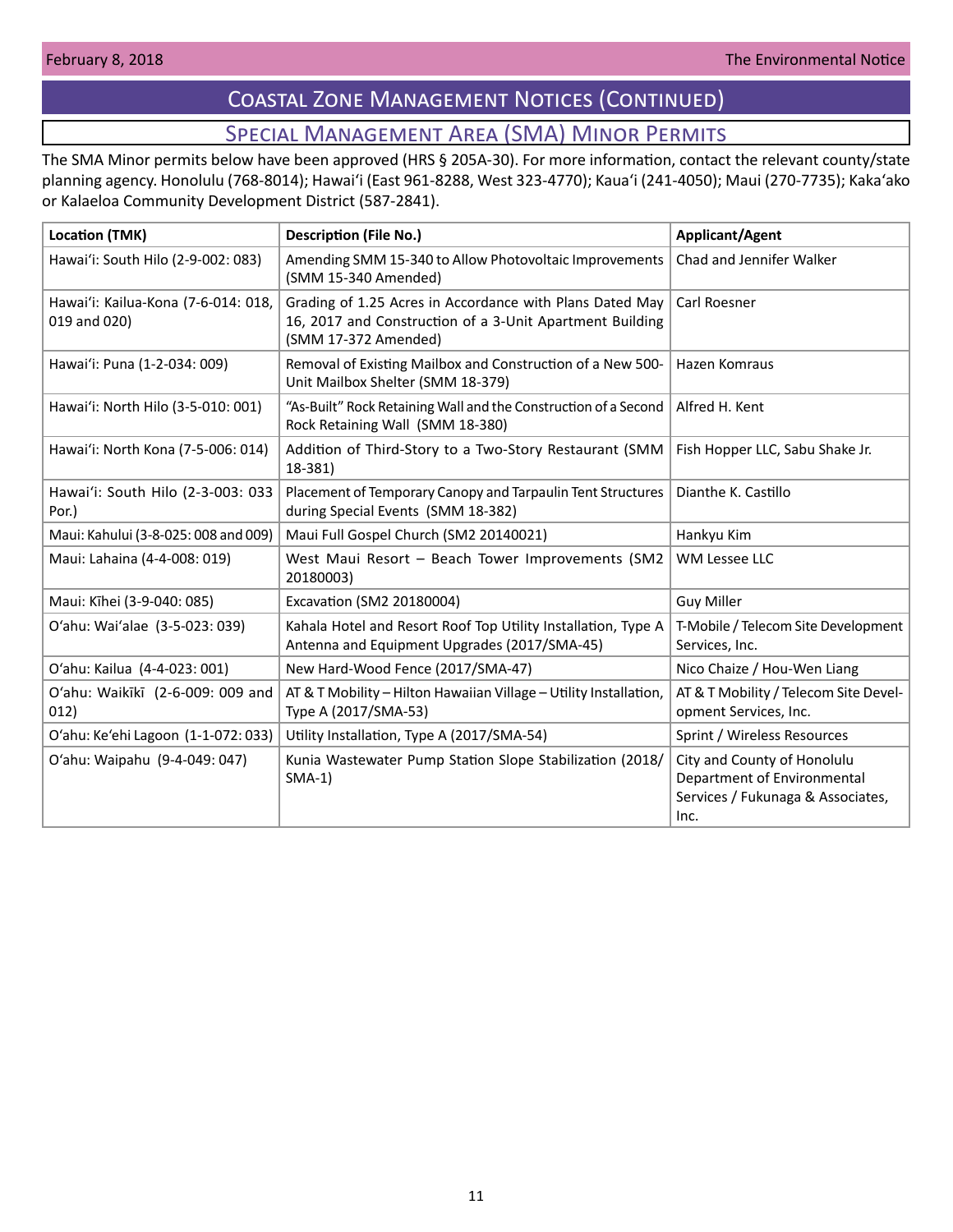# **SHORELINE NOTICES**

# Applications for Shoreline Certification

<span id="page-11-0"></span>The shoreline certification applications below are available for review at the Department of Land and Natural Resources offices on Kauaʻi, Hawaiʻi, Maui, and Honolulu, 1151 Punchbowl Street, Room 220 (HRS § 205A-42 and HAR § 13-222-12). All comments shall be submitted in writing to the State Land Surveyor, 1151 Punchbowl Street, Room 210, Honolulu, HI 96813 and postmarked no later than 15 calendar days from the date of this public notice of the application. For more information, call (808) 587-0420.

| File No.      | Location                                    | <b>TMK</b>                  | <b>Applicant</b>               | Owner                                                                       | <b>Purpose</b>                         |
|---------------|---------------------------------------------|-----------------------------|--------------------------------|-----------------------------------------------------------------------------|----------------------------------------|
| OA-1797       | 1048 Mokulua Drive, O'ahu, 96734            | $(1)$ 4-3-006: 057          | Wesley T. Tengan               | Dorothea<br>Brigham,<br>Children's Tr &<br>Robert Brigham,<br>Children's Tr | <b>Building setback</b>                |
| OA-1798       | 2 Palione Place, O'ahu, 96734               | $(1)$ 4-3-017: 061          | Wesley T. Tengan               | Shirley P.<br>Gulmon tr Est                                                 | <b>Building setback</b>                |
| OA-1799       | 59-255 Ke Nui Road, O'ahu, 96712            | $(1)$ 5-9-019: 041          | Gil P. Bumanglag               | The Mango Tree<br>Trust                                                     | <b>Building setback</b>                |
| MA-686        | 202 Lower Waiehu Beach Road, Maui,<br>96793 | $(2)$ 3-2-015: 005          | Fukumoto<br>Engineering, Inc.  | Joshua Keith<br>McKim and<br>Mary Melissa<br>Mckim                          | <b>Building setback</b>                |
| MA-687        | 590 Stable Road, Maui, 96779                | $(2)$ 3-8-002: 094<br>& 070 | R.T. Tanaka<br>Engineers, Inc. | Mr. Peter K.<br>Martin, Etal. &<br>Mana Realty<br>Holding, Inc.             | Determine shoreline setback            |
| MA-688        | 4850 Makena Alanui Road, Maui, 96753        | $(2)$ 2-1-007: 095          | Akamai Land<br>Surveying, Inc. | Makena Surf<br><b>AOAO</b>                                                  | Building & other permitting            |
| MA-689        | 111 North Kīhei Road, Maui, 96753           | $(2)$ 3-8-013: 025          | Fukumoto<br>Engineering, Inc.  | Lee Anderson<br>and Carl<br>Anderson                                        | Determine shoreline setback            |
| HA-553        | 14-5011 Wai 'Ōpae Road, Hawai'i, 96778      | $(3)$ 1-4-068: 051          | Daniel Berg                    | Sanford<br>Schmidt,<br>Heather<br>Schmidt                                   | Determine setback SMA ap-<br>plication |
| KA-426        | 650 Aleka Loop, Kaua'i, 96746               | $(4)$ 4-3-007: 028          | Walter P. Thomp-<br>son, Inc.  | KHS, LLC                                                                    | Prep for SMA application               |
| <b>KA-427</b> | 5-5778 Kūhiō Hwy, Kaua'i                    | $(4) 5 - 6 - 004$ : 014     | Geoffrey Noble                 | Brad & Wendy<br>Rambo/ Rambo<br><b>Family Trust</b>                         | <b>Building remodel</b>                |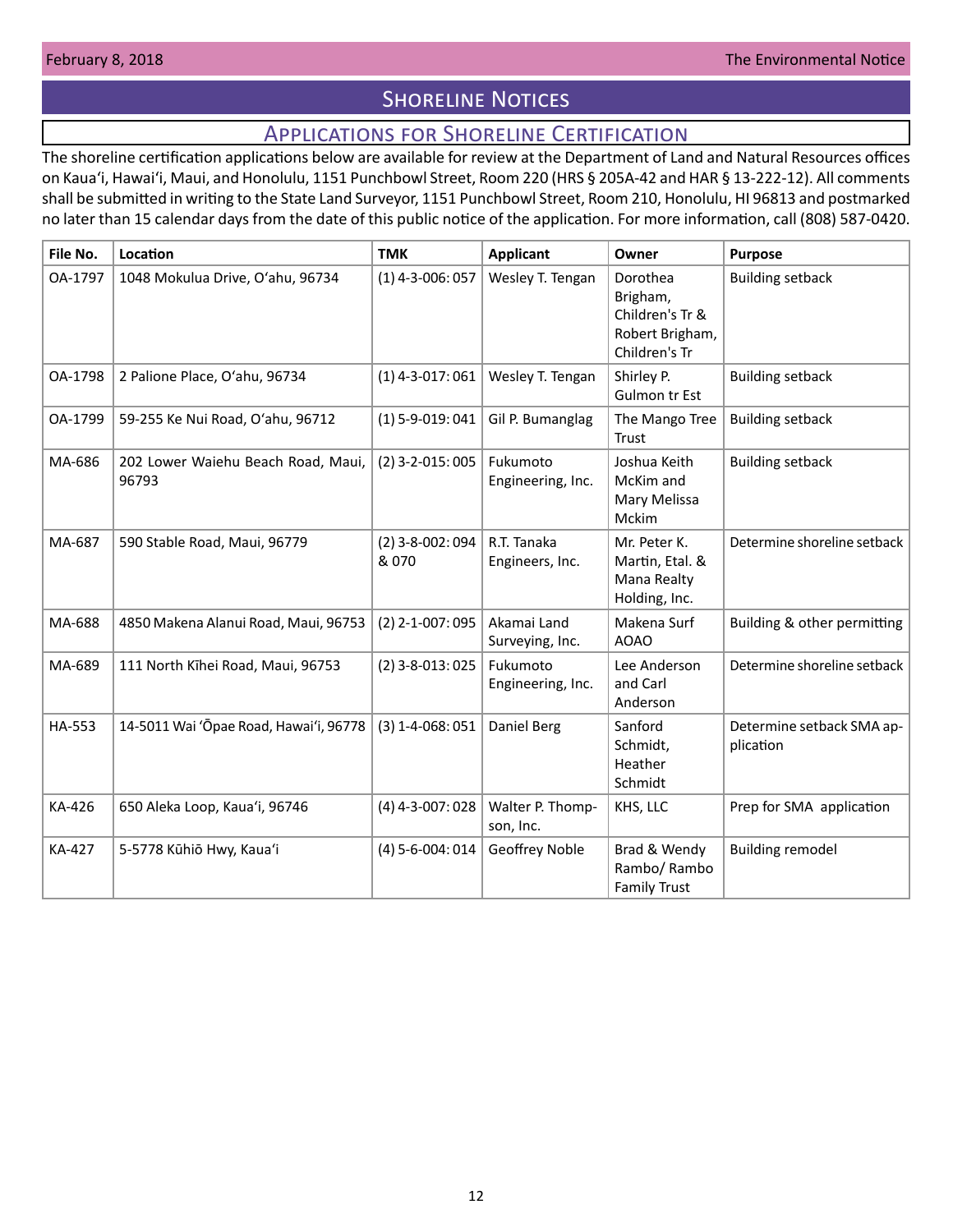# **SHORELINE NOTICES (CONTINUED)**

# Proposed Shoreline Certifications and Rejections

<span id="page-12-0"></span>The shoreline notices below have been proposed for certification or rejection by the Department of Land and Natural Resources (HRS § 205A-42 and HAR § 13-222-26). Any person or agency who wants to appeal shall file a notice of appeal in writing with DLNR no later than 20 calendar days from the date of this public notice. Send the appeal to the Board of Land and Natural Resources, 1151 Punchbowl Street, Room 220, Honolulu, Hawai'i 96813.

| File No. | <b>Status</b> | Location                                             | <b>TMK</b>                            | <b>Applicant</b>                    | Owner                                              | <b>Purpose</b>                                          |
|----------|---------------|------------------------------------------------------|---------------------------------------|-------------------------------------|----------------------------------------------------|---------------------------------------------------------|
| OA-1761  | Proposed      | 61-459<br>Kamehameha<br>Highway, O'ahu, 96712        | $(1) 6 - 1 - 008:014$                 | Walter P. Thomp-<br>son, Inc.       | James Eichler                                      | <b>Building permit</b>                                  |
| OA-1764  | Proposed      | 12 Kailua Road, O'ahu, 96734                         | $(1)$ 4-3-012: 001                    | Walter P. Thomp-<br>son, Inc.       | Les Vasconcellos,<br>Trustee                       | Pending sale                                            |
| OA-1765  | Proposed      | Kamehameha<br>61-453<br>Highway, O'ahu, 96712        | $(1) 6 - 1 - 008:012$                 | Walter P. Thomp-<br>son, Inc.       | Michael Horack                                     | <b>Building permit</b>                                  |
| OA-1775  | Proposed      | 609 Kaimalino Place, O'ahu,<br>96734                 | $(1)$ 4-4-039: 028                    | Jaime F. Alimboyo-<br>guen          | Medford Dyer                                       | <b>Building setback</b>                                 |
| OA-1782  | Proposed      | $55 - 135$<br>Kamehameha<br>Highway, O'ahu, 96762    | $(1)$ 5-5-001: 014<br>por.            | Gil P. Bumanglag                    | Mahakea: DTE<br>LLC, Donald T.<br>Eovino           | Building setback line and/or<br>construction of a fence |
| OA-1783  | Proposed      | 61-673<br>Kamehameha<br>Highway, O'ahu, 96712        | $(1) 6 - 1 - 010$ : 012               | Wesley T. Tengan                    | Pacific Return,<br>LLC                             | <b>Building setback</b>                                 |
| OA-1784  | Proposed      | Kamehameha<br>56-155<br>Highway, O'ahu, 96731        | $(1)$ 5-6-001: 090                    | Walter P. Thomp-<br>son, Inc.       | Malaekahana<br>Bay LLC                             | <b>Building permit</b>                                  |
| OA-1789  | Proposed      | 61-725 Papailoa Road,<br>O'ahu, 96712                | $(1) 6 - 1 - 004$ : 068               | Jaime F. Alimboyo-<br>guen          | Stephen<br>Thorne/E Pili<br>Kaua LLC               | <b>Building setback</b>                                 |
| OA-1792  | Proposed      | 55-066A Naupaka Street,<br>O'ahu, 96762              | $(1)$ 5-5-010: 036                    | Walter P. Thomp-<br>son, Inc.       | Mario Giannella                                    | <b>Building permit</b>                                  |
| MA-682   | Proposed      | 3166 S. Kīhei Road, Maui,<br>96753                   | $(2)$ 2-1-010: 010                    | Akamai Land Sur-<br>veying, Inc.    | Matthew<br>G.<br>Norton Co.                        | <b>Building permit</b>                                  |
| MA-685   | Proposed      | 318 Pa'ani Place, Maui,<br>96779                     | $(2)$ 3-8-002: 001                    | Akamai Land Sur-<br>veying, Inc.    | Seaview 2004,<br>Inc.                              | <b>Building permit</b>                                  |
| HA-550   | Proposed      | 76-6276 Ali'i Drive, Hawai'i,<br>96740               | $(3)$ 7-6-014: 013                    | Wes Thomas Asso-<br>ciates          | Christopher Clay-<br>pool                          | County permits                                          |
| OA-1760  | Rejection     | 450 Kawailoa Road and<br>Kaneapu Place, O'ahu, 96734 | $(1)$ 4-3-009: 001<br>por. & 084 por. | ParEn, Inc. dba<br>Park Engineering | C&C Honolulu,<br>Dept of Design<br>and Constrution | Drainage improvements                                   |
| MA-675   | Rejection     | 110 Ka'anapali, Maui, 96761                          | $(2)$ 4-4-001: 099                    | Akamai Land Sur-<br>veying, Inc.    | The Mahana at<br>Kaanapali                         | SMA permit                                              |
| MA-676   | Rejection     | 467 Laulea Place, Maui,<br>96779                     | $(2)$ 3-8-002: 034                    | Terry McBarnet &<br>Alec McBarnet   | Alexander J.W.<br>McBarnet Trust                   | <b>Building setback</b>                                 |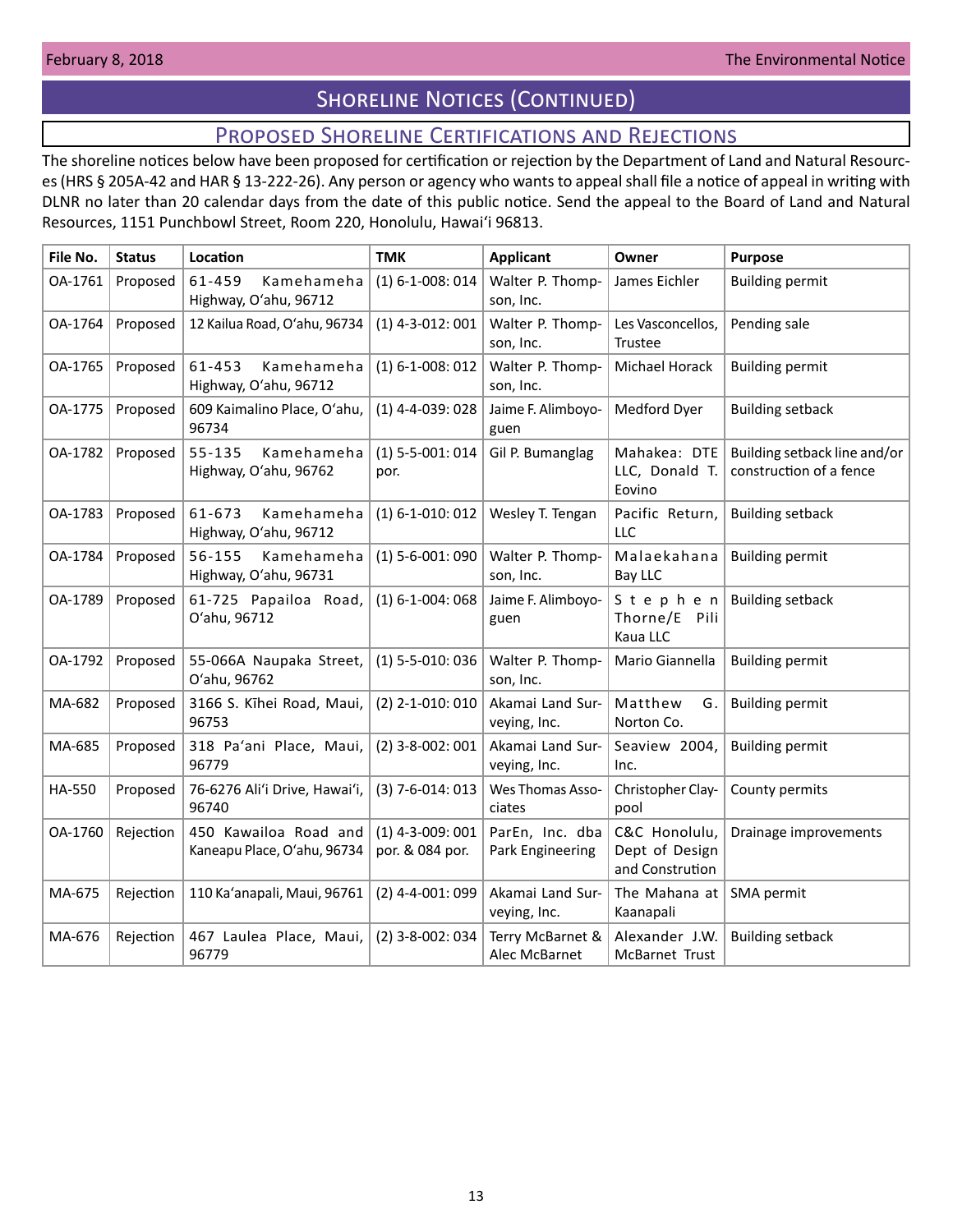# Conservation District Use Applications

<span id="page-13-0"></span>Persons interested in commenting on the following Conservation District Use Application(s) or receiving notification of determinations on Conservation District Use Applications must submit comments and requests to the Department of Land and Natural Resources. Notification requests must include the following information: 1) Name and address of the requestor; 2) The application for which the requestor would like to receive notice of determination; and 3) The date the notice was initially published in *The Environmental Notice*. Send comments and requests to: Department of Land and Natural Resources, Office of Conservation and Coastal Lands, P.O. Box 621, Honolulu, HI, 96809. DLNR will make every effort to notify those interested in the subject CDUAs. However, DLNR is not obligated to notify any person not strictly complying with the above requirements. For more information, please contact the Office of Conservation and Coastal Lands staff listed for each project. CDUAs can be found on the OCCL website at [dlnr.hawaii.gov/occl](http://dlnr.hawaii.gov/occl).

| <b>File No.:</b>            | CDUA MO-3815                                                   |
|-----------------------------|----------------------------------------------------------------|
| <b>Name of Applicant:</b>   | County of Maui - Department of Public Works                    |
| Location:                   | Moloka'i District, Island of Moloka'i                          |
| TMKs:                       | (2) 5-3-005:006 and 007                                        |
| <b>Proposed Action:</b>     | Modified Kaunakakai Drainage Improvement Project (Phase 1B)    |
|                             | 343, HRS Determination: FEA-FONSI Published September 23, 2017 |
| <b>Applicant's Contact:</b> | Marisa Fujimoto, (808) 244-2015                                |
| <b>OCCL Staff Contact:</b>  | Alex J. Roy, (808) 587-0316                                    |
|                             |                                                                |
|                             |                                                                |

| CDUA KA-3811                                                                                           |
|--------------------------------------------------------------------------------------------------------|
| <b>HELIOS HANALEI, LLC</b>                                                                             |
| Hanalei District, Island of Kaua'i                                                                     |
| $(4) 5 - 4 - 004:032$                                                                                  |
| Single Family Residence, Landscaping                                                                   |
| Draft Environmental Assessment-Anticipated FONSI Published February 8, 2018<br>343, HRS Determination: |
| A. Bernard Bays, (808) 523-9000                                                                        |
| Alex J. Roy, (808) 587-0316                                                                            |
|                                                                                                        |

# Federal Notices

## **[Bureau of Ocean Energy Management's Environmental Studies Program Information System \(ESPIS\) Report for](https://www.boem.gov/ESPIS-QTR-4-2017/)  [4th Quarter, FY 2017](https://www.boem.gov/ESPIS-QTR-4-2017/)**

ESPIS is pleased to share their Quarterly Report for BOEM-funded study reports posted in the fourth quarter of FY 2017. Click on the linked title to this entry to access the report and find out more about the program.

\* \* \* \* \* \* \* \* \* \* \* \* \* \* \* \*

As a courtesy, listed below are relevant entries from the Federal Register published since the last issue of *The Environmental Notice*. For more information, click on the title link, also available at [www.federalregister.gov.](http://www.federalregister.gov)

# **Rule: [Endangered and Threatened Wildlife and Plants: Listing the Oceanic Whitetip Shark as Threatened Under](https://www.federalregister.gov/documents/2018/01/30/2018-01682/endangered-and-threatened-wildlife-and-plants-listing-the-oceanic-whitetip-shark-as-threatened-under)  [the Endangered Species Act](https://www.federalregister.gov/documents/2018/01/30/2018-01682/endangered-and-threatened-wildlife-and-plants-listing-the-oceanic-whitetip-shark-as-threatened-under) (published 1/30/2018)**

In response to a petition by Defenders of Wildlife, we, NMFS, are issuing a final rule to list the oceanic whitetip shark (Carcharinus lonigmanus) as threatened under the Endangered Species Act (ESA). We have reviewed the status of the oceanic whitetip shark, including efforts being made to protect the species, and considered public comments submitted on the proposed listing rule as well as new information received since publication of the proposed rule. Based on all of this information, we have determined that the oceanic whitetip shark warrants listing as a threatened species. At this time, we conclude that critical habitat is not determinable because data sufficient to perform the required analyses are lacking; however, we solicit information on habitat features and areas in U.S. waters that may meet the definition of critical habitat for the oceanic whitetip shark. **This final rule is effective March 1, 2018.** Please click on linked title to this entry for additional information.